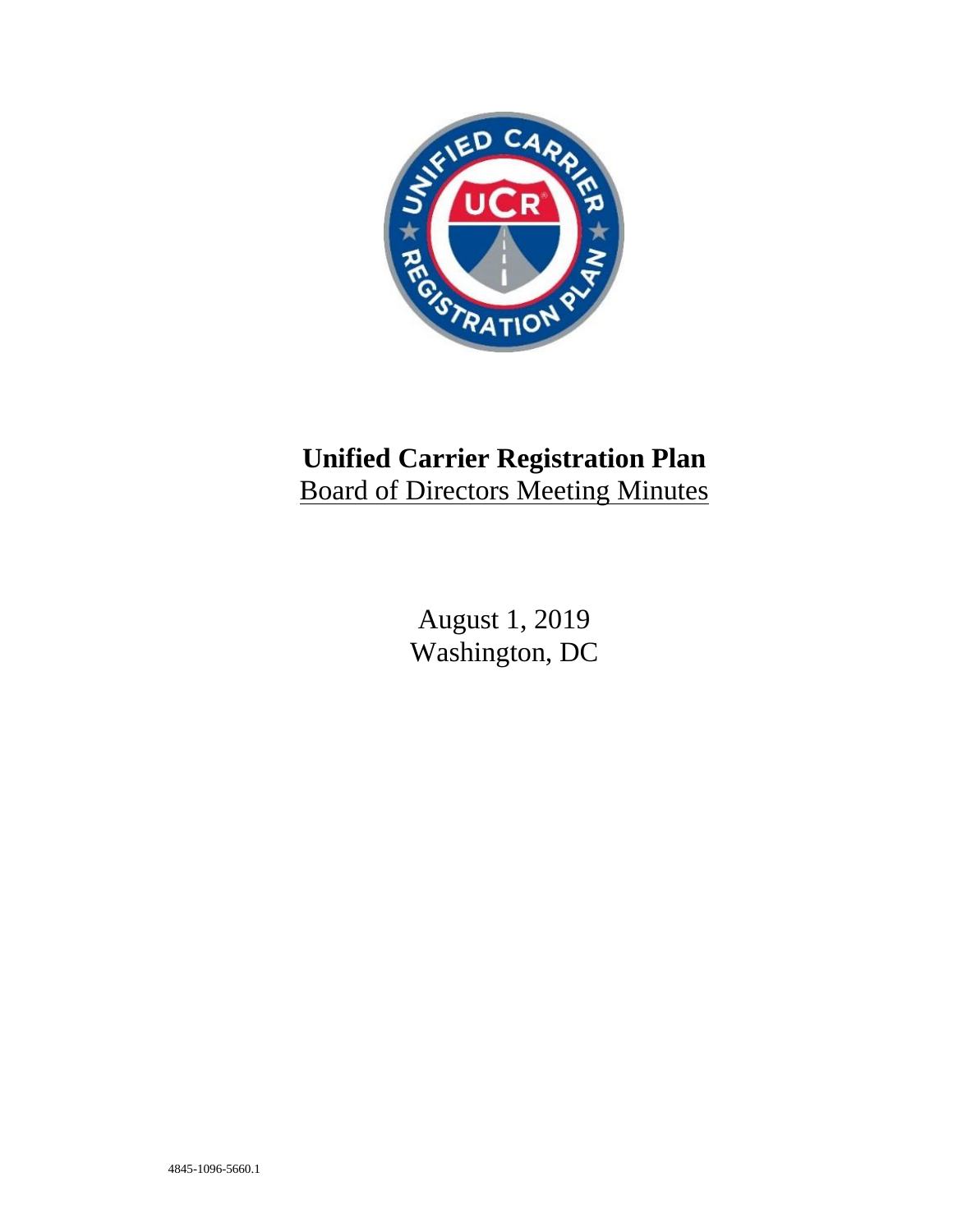## **UNIFIED CARRIER REGISTRATION PLAN**

## **MINUTES**

## **PORTIONS OPEN TO THE PUBLIC**

#### **I. Welcome, Call to Order, and Introductions**

UCR Acting Chair called the meeting to order at 9:04 a.m., called roll for the Board, and confirmed a quorum.

#### **II. Verification of Publication of Meeting Notice**

Operations Manager confirmed the publication of notice for the meeting in the *Federal Register* occurred on July 19, 2019 (Vol. 84, No. 139).

#### **III. Review and Approval of Agenda and Setting of Ground Rules**

A MOTION was MADE and SECONDED to adopt the August 1, 2019 Board meeting agenda as presented. THE MOTION CARRIED.

#### **IV. Approval of Minutes of the June 4, 2019 UCR Board Meeting**

Operations Manager reported that minutes of the June 4, 2019 Board meeting were distributed prior to the meeting. It was suggested that the minutes be amended to correct a clerical error. A MOTION was MADE and SECONDED to adopt the minutes as amended. THE MOTION CARRIED.

#### **V. SUBCOMMITTEE REPORTS**

### **A. FINANCE SUBCOMMITTEE REPORT**

#### **i. Proposal for Funding Unbudgeted Expense Reserve**

Subcommittee Chair, with assistance from the Depository Manager, recommended the Board authorize funding for the unbudgeted expense reserve, established at the June 2019 Board meeting, at a level of \$2.5 million. A MOTION was MADE and SECONDED to accept the recommendation. THE MOTION CARRIED.

#### **ii. Closing 2018 Registration Year on Sept. 30**

Subcommittee Chair, with assistance from the Depository Manager, recommended that the Board authorize the closing of the 2018 UCR registration year to occur on September 30, 2019. A MOTION was MADE and SECONDED to accept the recommendation. THE MOTION CARRIED.

## **iii. Subcommittee Reports & Updates**

- UCR Acting Chair reported that following the audit conducted by the state of Texas, in connection with its effort to obtain an increase in its UCR entitlement cap, the state has chosen not to pursue further action.
- **•** Depository Manager reported that a recommendation for fee levels for the 2020-21 UCR registration year will be presented to the Board later in the year.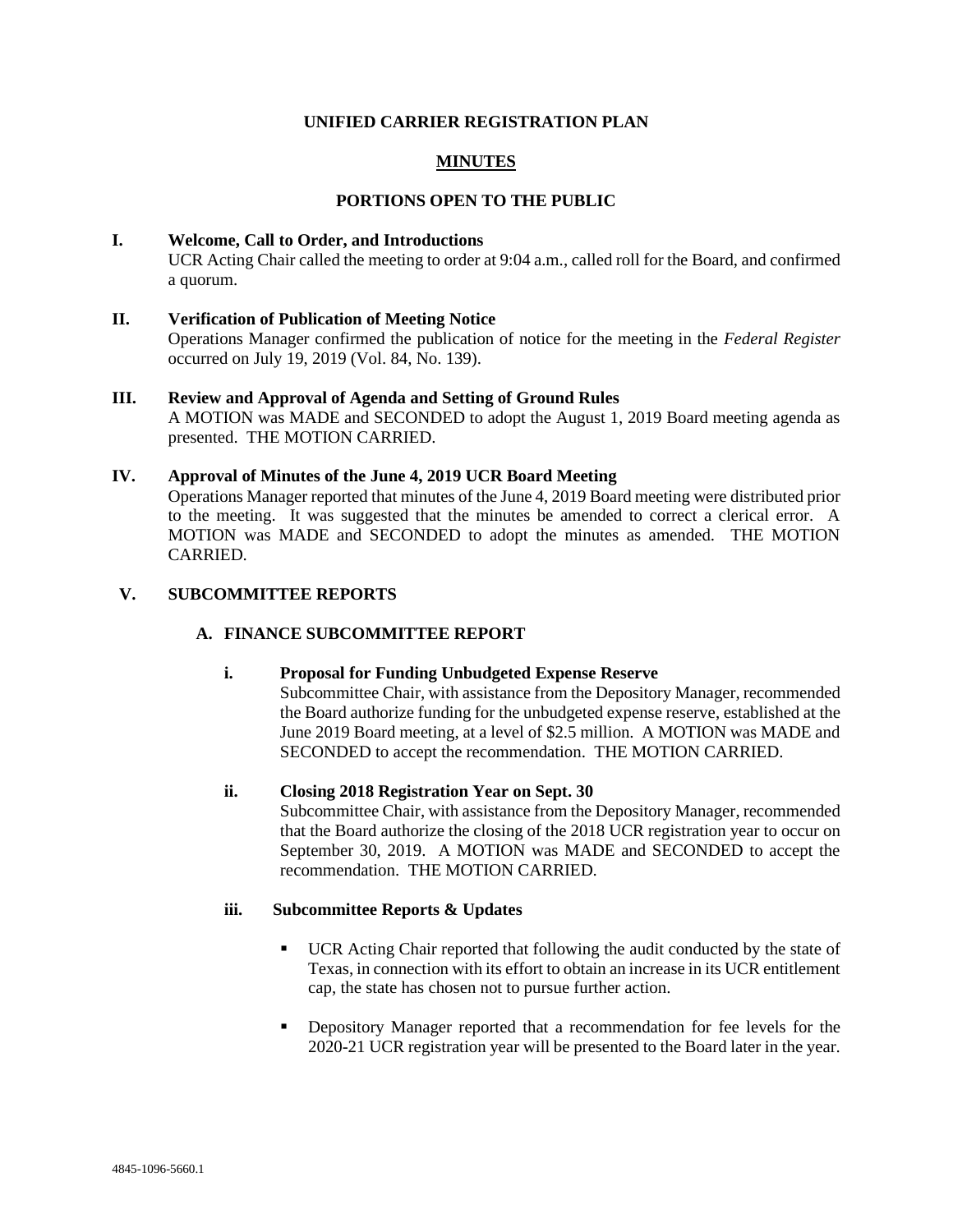## **B. AUDIT SUBCOMMITTEE REPORT**

#### **i. Subcommittee Reports & Updates**

- National Registration System developer reported that a new module enabling the 41 participating states to conduct annual carrier audits will be available in early August.
- Depository Manager reported that UCR compliance reviews will be conducted in Kansas (Aug. 7-8), as well as Minnesota and Wisconsin (October – exact dates to be determined).
- Depository Manager reported that the Audit Subcommittee will review a recommendation for selecting eight (8) participating states for compliance reviews in 2020 at its next meeting on September 19.

#### **C. REGISTRATION SYSTEM SUBCOMMITTEE REPORT**

#### **i. Subcommittee Reports & Updates**

- **•** Depository Manager reported that UCR Administrator is researching options for conducting security testing of National Registration System and will have more information for the Board to consider later in the year.
- Depository Manager reported that the Registration System Subcommittee will discuss technology requirements needed to integrate remaining independent state registration systems (IL, MN, KS) with National Registration System at its next meeting on August 20.

## **D. EDUCATION AND TRAINING SUBCOMMITTEE REPORT**

#### **i. Subcommittee Reports & Updates**

■ Operations Manager reported that a focus group will meet in late August to prioritize education topics for initial rollout of the new UCR education/training program.

## **E. INDUSTRY ADVISORY SUBCOMMITTEE REPORT**

#### **i. Subcommittee Reports & Updates**

■ Subcommittee Chair reported that he has heard little feedback regarding the new National Registration System.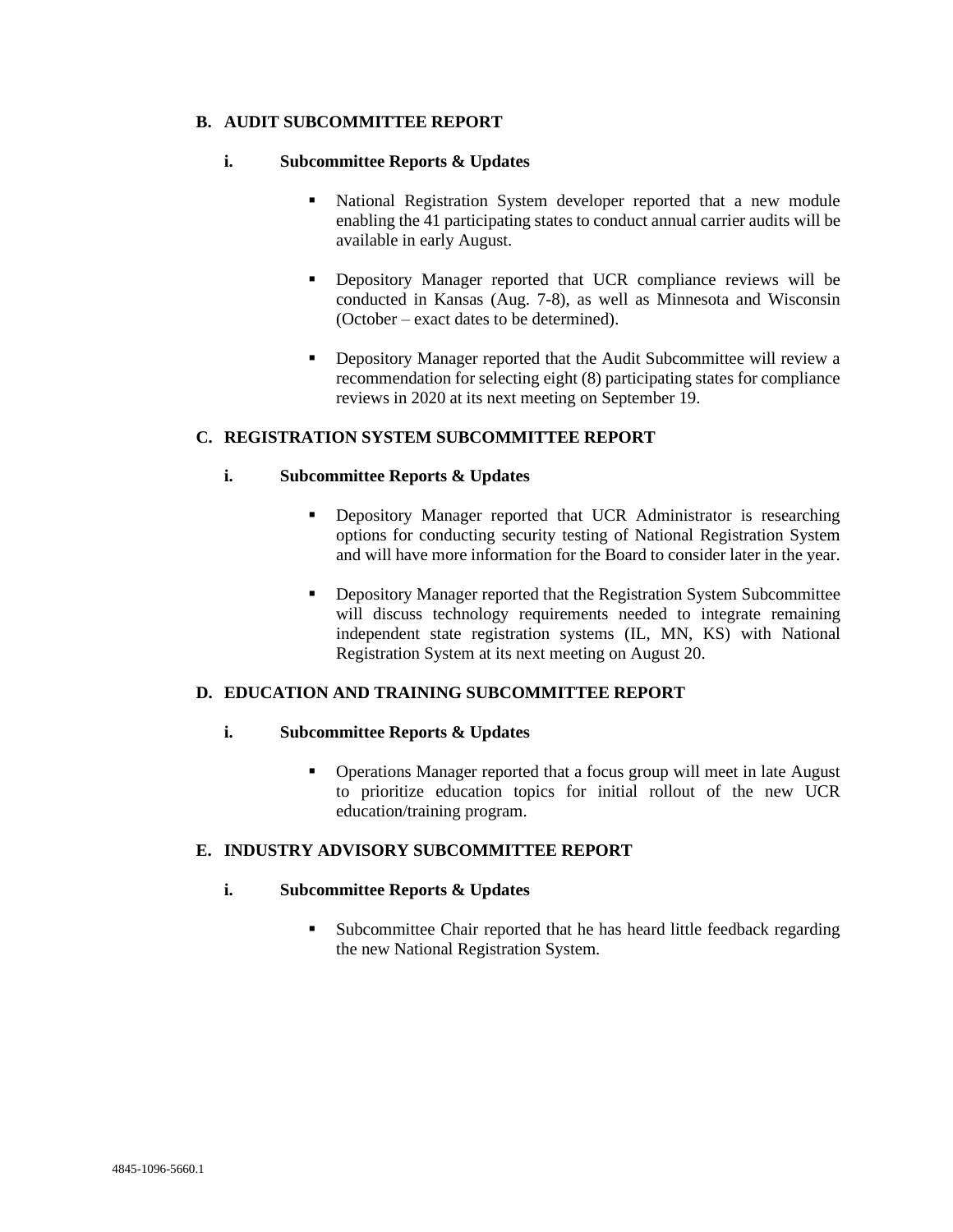## **VI. Updates Concerning UCR Legislation**

No reports or updates.

## **VII. Report of FMCSA**

FMCSA legal counsel reported that pending Board appointments remain under review at the Office of the Secretary of Transportation.

## **VIII. Contractor Reports**

## **A. UCR Administrator (Kellen)**

Depository Manager and Operations Manager reviewed the Administrator management report covering recent activity for the Depository, Operations, and Communications.

## **B. DSL Transportation Services, Inc.**

DSL Transportation reviewed the latest data on state fee collections based on reporting from the Focused Anomalies Review (FARs) program.

## **C. Seikosoft**

Seikosoft asked for any questions regarding the National Registration System and there were none.

## **PORTIONS CLOSED TO THE PUBLIC**

Pursuant to the Government in the Sunshine Act at 5 U.S.C. § 552b(d)(1), the Board voted to approve closing the portions of the meeting dealing with items IX and X on the agenda.

The Chief Legal Officer advised that the Board may close these portions of this meeting pursuant to Government in the Sunshine Act exemptions (9)(B) and (10). By approving this action, the Board determined that public participation would likely disclose information for which premature disclosure would likely frustrate implementation of a proposed agency action and/or specifically concern the discussion of information, the premature disclosure of which would likely negatively impact the agency's participation in an ongoing civil action or proceeding. Therefore, by approving this action, the Board invoked Exemptions (9)(B) and (10) to close these portions of the meeting (5 U.S.C. § 552b(c)(9)(B) and  $(10)$ ).

A copy of the votes on the closure of these two portions of this meeting is publicly available on the Unified Carrier Registration Plan website [\(https://plan.ucr.gov\)](https://plan.ucr.gov/).

## **IX. Update Board RE: Data Investigation**

Chief Legal Officer recommended that the Board authorize the UCR Acting Chair to execute an agreement with Kroll Cybersecurity to notify approximately 23,000 individuals identified by the data investigation and offer those individuals Kroll's "Essential" credit monitoring service. A MOTION was MADE and SECONDED to accept the recommendation. THE MOTION CARRIED.

Following discussion, a MOTION was MADE and SECONDED to release a public statement to all UCR stakeholders regarding the data investigation to coincide with the notifications. THE MOTION CARRIED.

## **X. Update on Twelve Percent Logistics Litigation**